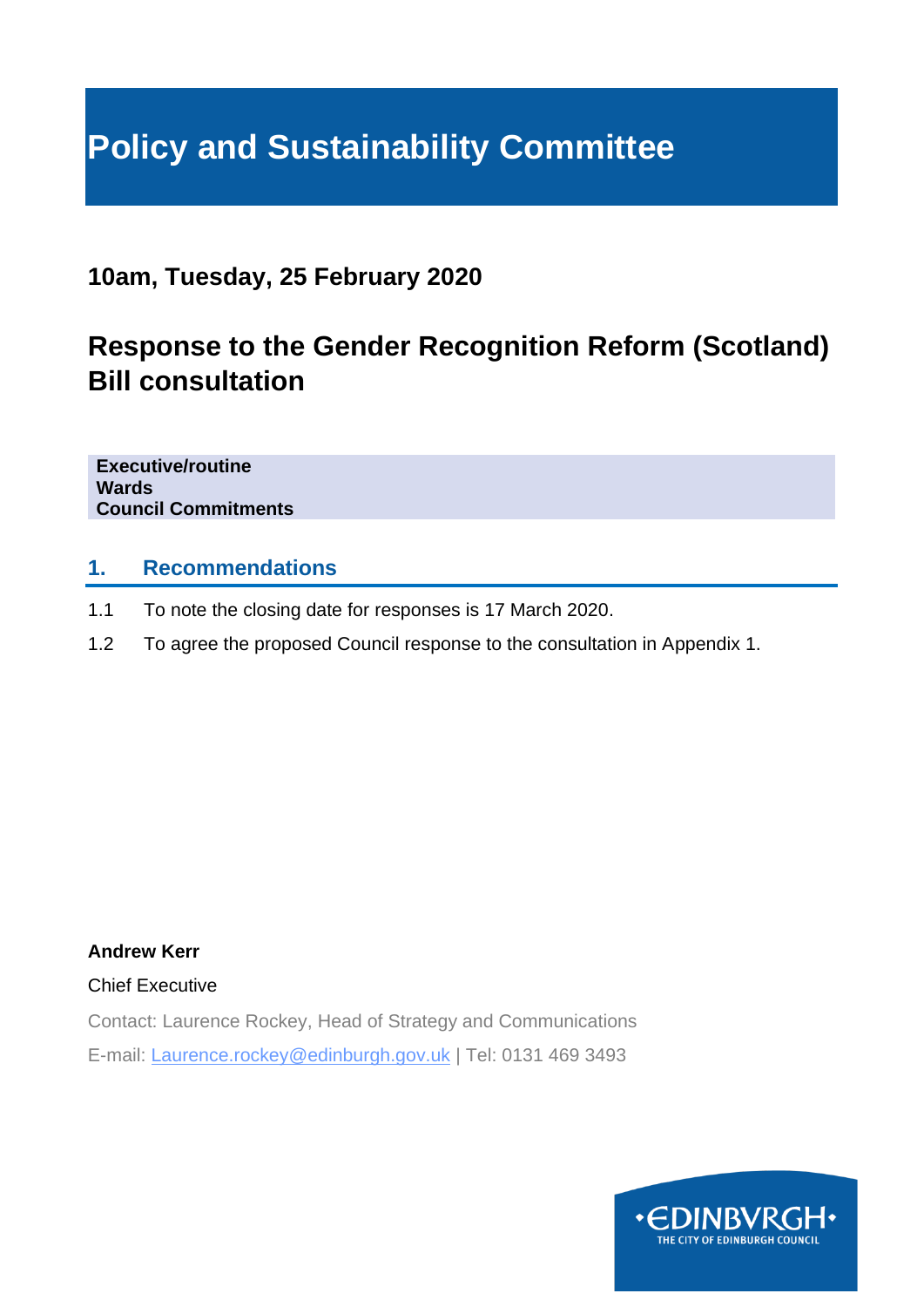**Report**

### **Response to the Gender Recognition Reform (Scotland) Bill Consultation**

#### **2. Executive Summary**

2.1 The Scottish Government are consulting on The Gender Recognition Reform (Scotland) Bill. The Bill amends the way in which transgender people can obtain a Gender Recognition Certificate (a "GRC"). The proposals aim to streamline and simplify the process. The proposals do not affect the way in which the Council undertakes business and provides services. The Council's response supports transgender people's rights and the rights of children and young people.

#### **3. Background**

- 3.1 The Gender Recognition Act 2004 allows transgender people to apply to the Gender Recognition Panel to obtain legal recognition of their acquired gender. In the Fairer Scotland Action Plan, the Scottish Government committed to 'review and reform gender recognition law so it is in line with international best practice for people who are transgender '. The 2004 Act extends across the United Kingdom. Gender recognition is a devolved matter and is an area within the competence of the Scottish Parliament.
- 3.2 A Scottish Government consultation between December 2017 and February 2018 proposed that the minimum age for applying for legal gender recognition should be reduced from 18 years old to 16 years old. It discussed what arrangements should be put in place in relation to applications by, or on behalf of, those aged under 16 years. It sought views on what recognition should be given to non-binary people, who do not identify as either male or female. The proposed reforms included removing requirements for applicants to provide medical evidence and to have lived in their required gender for two years before applying i.e. adopt a self-declaration system for legal gender recognition.
- 3.3 The Scottish Government have now considered these responses and drafted a Bill accordingly.
- 3.4 In summary, the Scottish Government's proposals in this Bill are:
	- 3.4.1 the removal of current medical requirements when applicants are seeking legal gender recognition;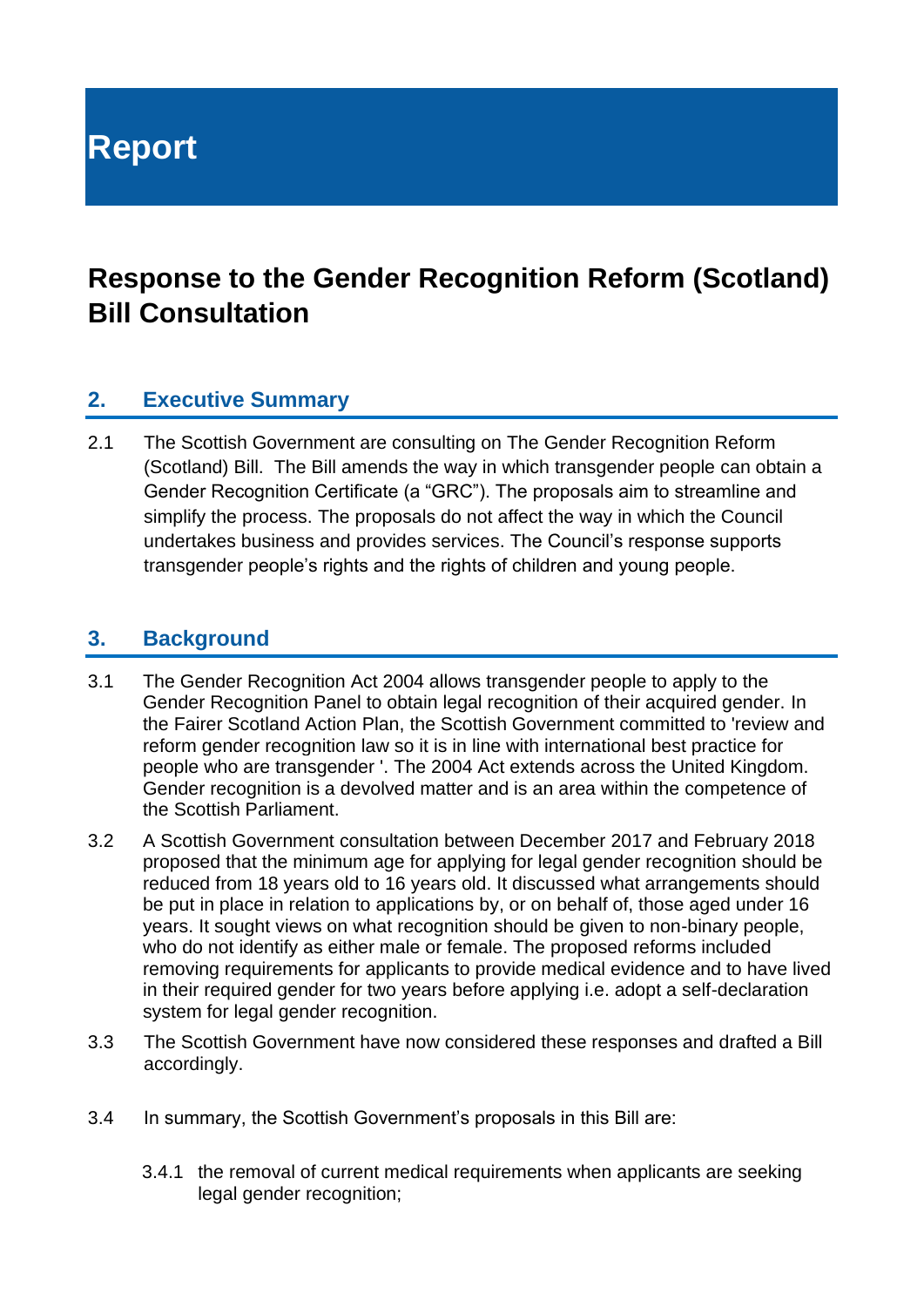- 3.4.2 for the Registrar General to issue the Certificate rather than the Gender Recognition Panel as per the current process,
- 3.4.3 to reduce the time where someone has to live in their acquired gender from 24 months to 6 months.
- 3.4.4 applicants must at least 16 and either (a) have been born or adopted in Scotland or (b) be ordinarily resident in Scotland;
- 3.4.5 applicants would have to confirm that they intend to live permanently in their acquired gender;
- 3.4.6 applicants would still be required to submit statutory declarations, made in front of a notary public or a justice of the peace;
- 3.4.7 it will be a criminal offence to make a false statutory declaration in relation to gender recognition and to make a false application for gender recognition; and
- 3.4.8 provisions in circumstances where marriage or civil partnership is concerned.

#### **4. Main report**

- 4.1 The Council's response reflects its role both as an employer and in delivering services and fulfilling its statutory duties to citizens.
- 4.2 The Council response supports the streamlining and simplifying of the process to obtain a gender recognition certificate and lowering the minimum age for applying for a gender recognition certificate to 16 years. This is in line with other rights a young person has at this age. The Council notes that non-binary people are not included in the proposals but that these proposals provide significant improvement to the current process.
- 4.3 Currently the Council is working on guidance to support managers who have a colleague transitioning with the aim of launching this by the end of March. This will be adapted in light of any changes to the legislation, if needed.
- 4.4 In supporting the proposed changes, it is acknowledged that this is a sensitive issue. The Council already has policy and procedures in place to support all staff and are planning to launch a new campaign concerning the recording of prejudice based incidents. This will provide greater insight to help inform practice moving forwards, including the provision of targeted training and support where required.

#### **5. Next Steps**

5.1 Following the Committee report and, subject to approval, the response to the Bill including any changes if required, will be submitted to the consultation for consideration by the Scottish Parliament.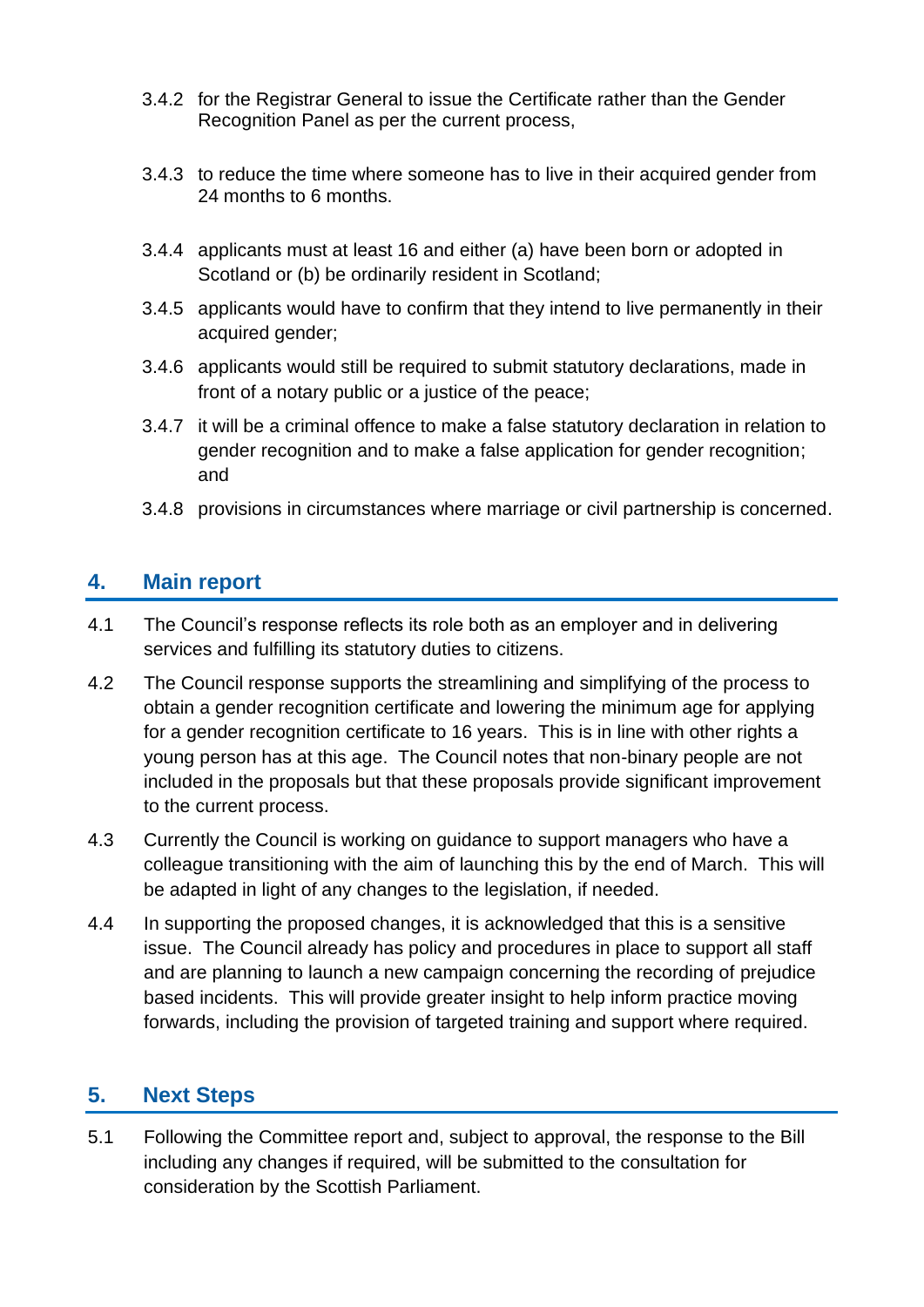#### **6. Financial impact**

6.1 As these proposals do not affect the business or services of the Council, no financial impact is identified.

#### **7. Stakeholder/Community Impact**

- 7.1 Heads of Service across Directorates were consulted in creating this response.
- 7.2 The proposed Bill does not impact on Council services and therefore the Council has not carried out an Integrated Impact Assessment. The Scottish Government has carried out various impact assessments. The Council supports the proposals which improve the process by which to gain legal gender recognition. The Council agrees that the proposals do not impact on access to single sex spaces and facilities. Introducing a revised system for obtaining legal gender recognition will enable transgender people to obtain legal rights without having to go through an overly intrusive system established by the current Gender Recognition Act. The proposals also support the rights of young people.
- 7.3 No impacts have been identified in relation to carbon impacts, adaptation to climate change and sustainable development.

#### **8. Background reading/external references**

- 8.1 A Council response to the consultation leading up to this bill was developed with views gathered from across directorates. The [response](https://democracy.edinburgh.gov.uk/Data/Corporate%20Policy%20and%20Strategy%20Committee/20180227/Agenda/$item_86_-_scottish_government_consultation_-_review_of_gender_recognition_act_2014.xls.pdf) was submitted to the Corporate Policy and Strategy Committee meeting 27 February 2018.
- 8.2 For further background information on the current consultation please see [here.](https://consult.gov.scot/family-law/gender-recognition-reform-scotland-bill/)

#### **9. Appendices**

Appendix 1: The City of Edinburgh Council's draft response to the Gender Recognition Reform (Scotland) Bill consultation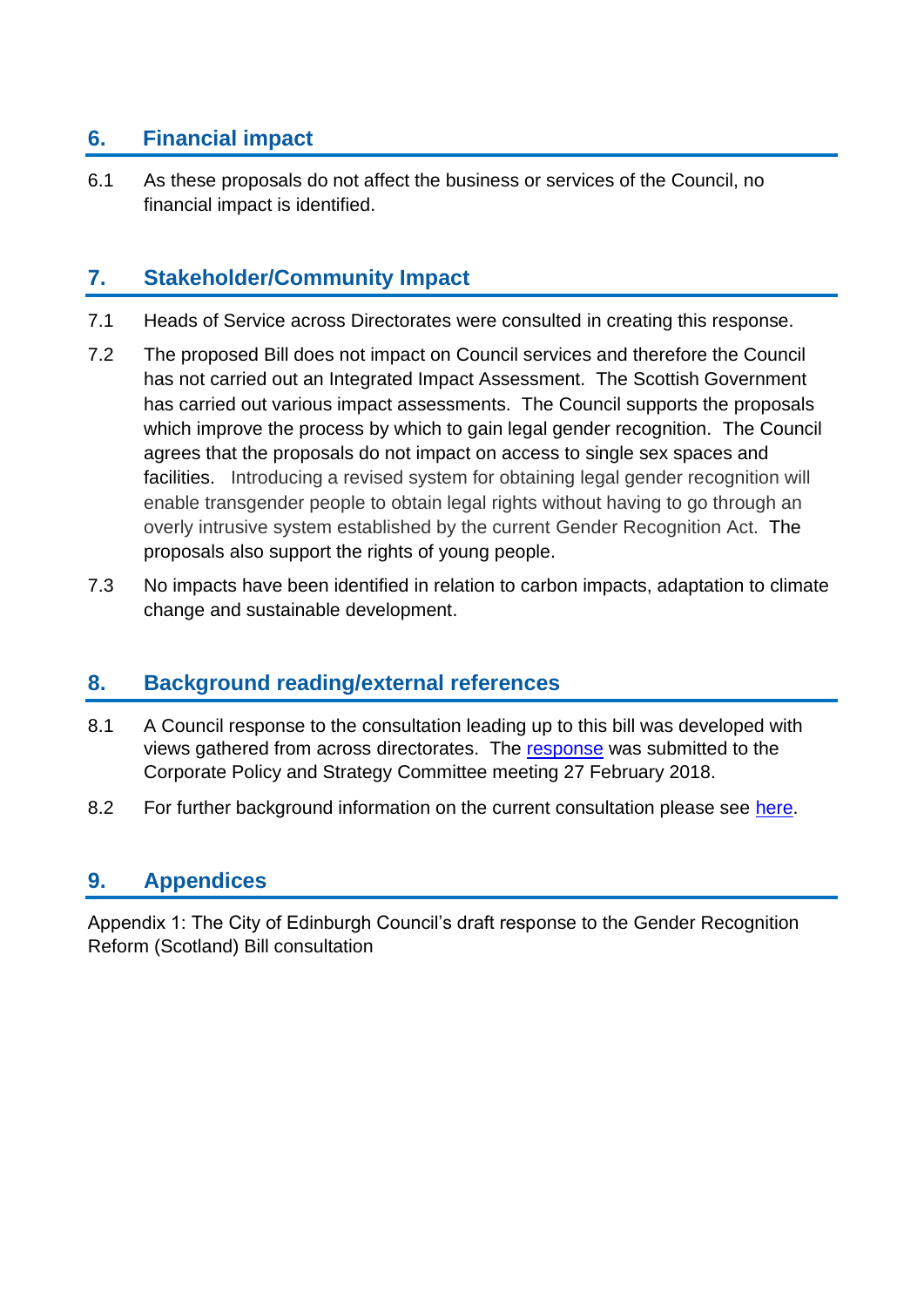## **Appendix 1: Gender Recognition Reform (Scotland) Bill Consultation Questions and Draft Response, January 2020**

Question 1. Do you have any comments on the proposal that applicants must live in their acquired gender for at least 3 months before applying for a GRC? Yes No

If yes, please outline these comments.

The draft Bill currently proposes that a gender recognition certificate will only be granted if the applicant states that they have been living in their acquired gender for 3 months prior to the date of application and intend to continue to live in their acquired gender permanently.

We note further consideration could be given as to whether any time period at all should be a requirement.

Improvements to streamlining and simplifying processes for citizens this effects and their interaction with council services is welcome.

Question 2. Do you have any comments on the proposal that applicants must go through a period of reflection for at least 3 months before obtaining a GRC? Yes No

If yes, please outline these comments.

The draft Bill currently proposes that applicants must wait for 3 months after their initial application before confirming that they wish to continue with their application. They would then be granted a gender recognition certificate.

Similarly to Question 1, this proposal would improve on the existing process for citizens where they access council services and employees**.**

Question 3. Should the minimum age at which a person can apply for legal gender recognition be reduced from 18 to 16?

Yes No Don't know

If you wish, please give reasons for your view.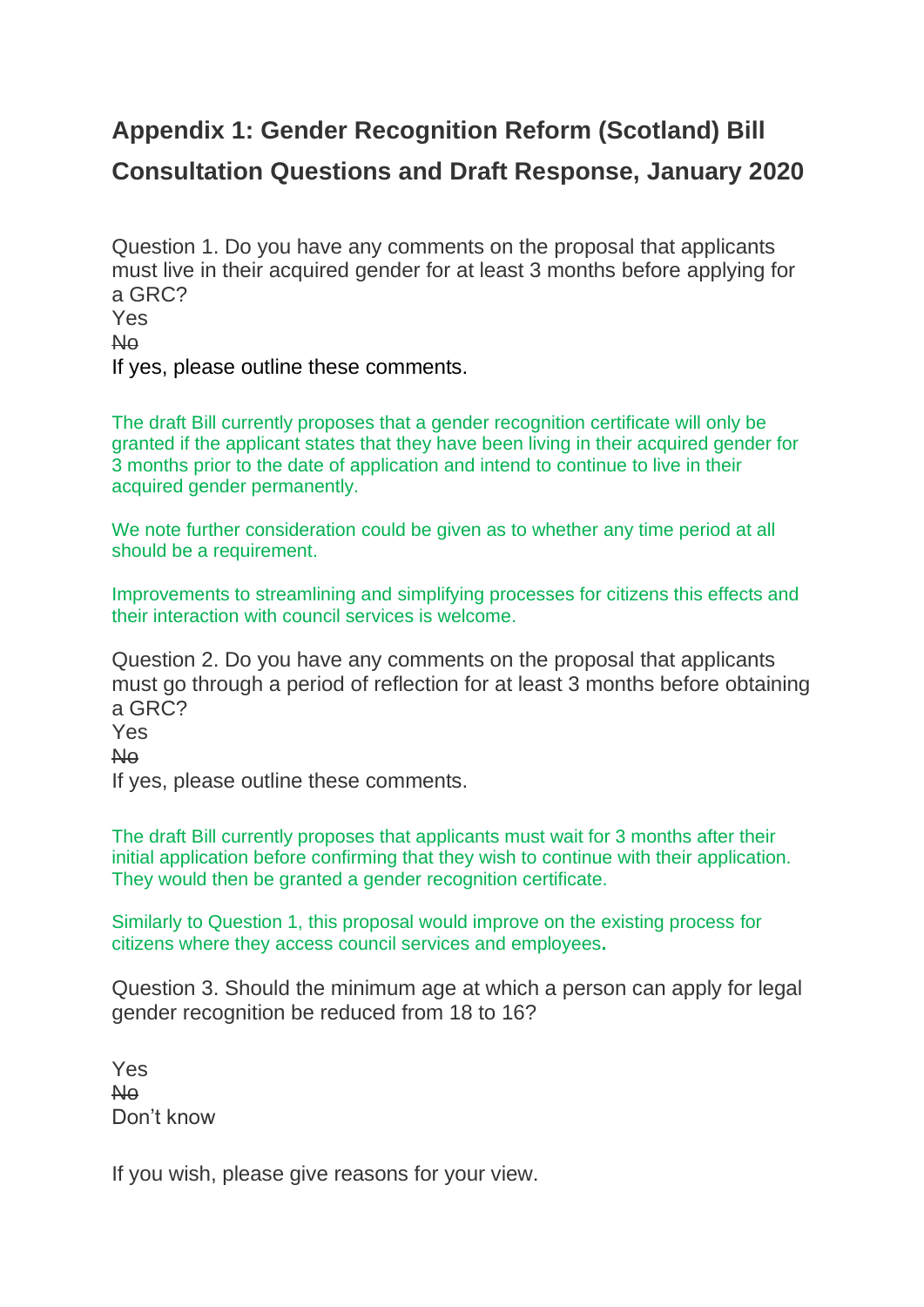The draft Bill proposes to change the law so that 16 and 17 year olds will be able to apply for legal gender recognition. However, it does not propose a system to enable transgender children and young people under 16 to apply for legal gender recognition. This question is only about the age of legal recognition and does not affect medical treatment available to young people and children.

The Scottish Government's proposals to lower the age for gender recognition to 16 would be in line with the rights of 16 and 17 year olds in Scotland to marry, gain employment, vote, and be held legally responsible for their actions. The ability to change the birth certificate would be in keeping with this.

However**,** transgender children and young people under the age of 16 should similarly be able to update their birth certificates with the aid of parental or guardian support**.** This would match with their existing ability to change their sex on their school records, medical records and passport. Often children and young people under 16 need to use their birth certificate more than adults do in engaging with council services so being able to change it is beneficial.

Question 4. Do you have any other comments on the provisions of the draft Bill?

Yes No If yes, please outline these comments.

Making legal gender recognition a more straightforward process will relieve a lot of stress for many transgender people, who will no longer need to gather evidence and medical reports to be recognised as who they are.

Although this Bill represents an improvement in transgender people's rights, there are gaps with regards to non-binary people (those who do not identify as exclusively male or female).

Organisationally, guidance is currently being developed for managers to support staff that are transitioning. This will be able to be adapted in light of any changes to the legislation. In supporting the proposed changes, the potential sensitivity of the issues raised are acknowledged. Whilst appropriate policy and procedures for staff are currently in place, additional planned work will support the ongoing development of practice, including the provision of additional training and support, where appropriate.

Question 5. Do you have any comments on the draft Impact Assessments?

Yes No If yes, please outline these comments.